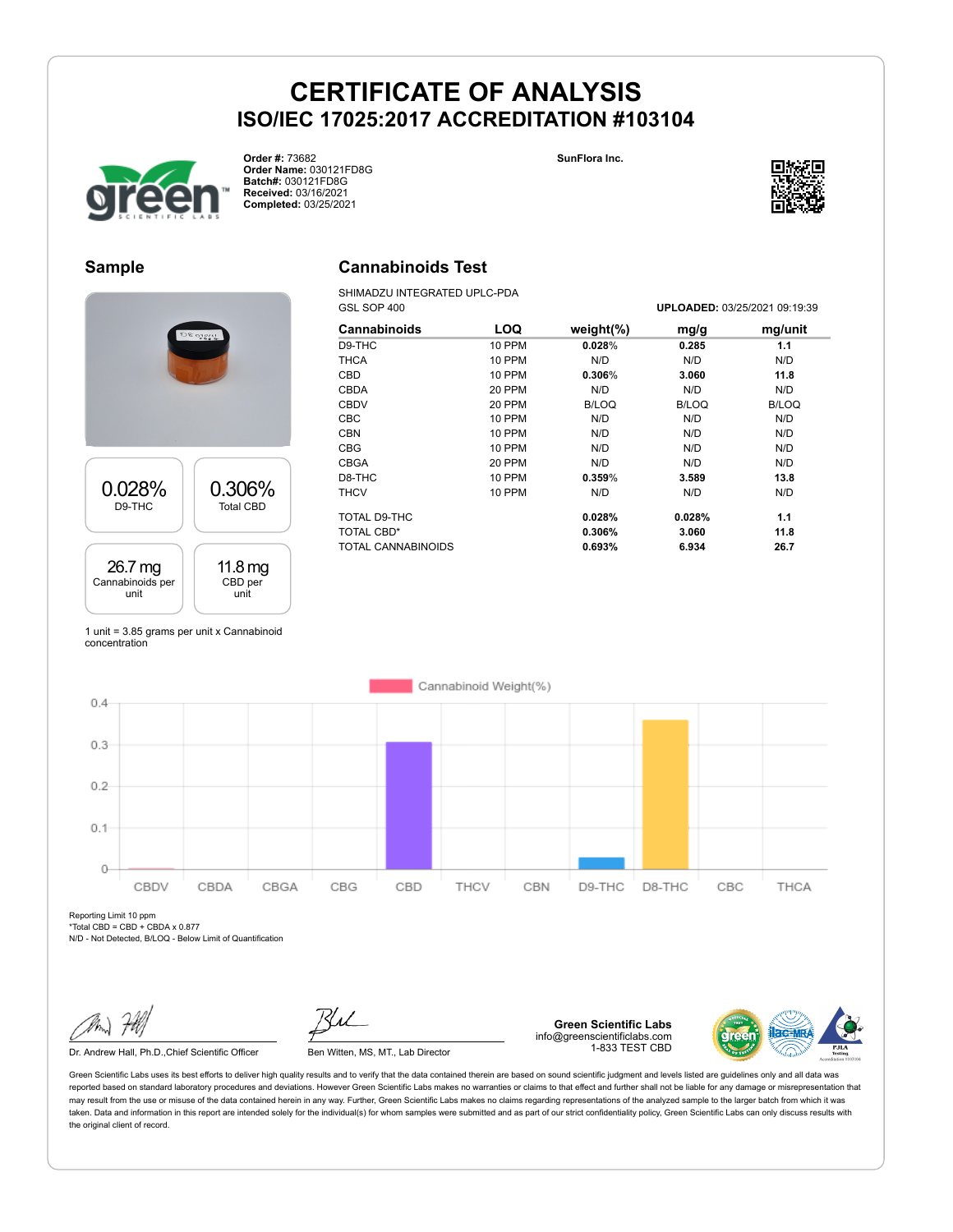

**Order #:** 73682 **Order Name:** 030121FD8G **Batch#:** 030121FD8G **Received:** 03/16/2021 **Completed:** 03/25/2021

**SunFlora Inc.**



**TERPENES: TOTAL (0.000%)**

Headspace GCMS - Shimadzu GCMS QP2020 with HS20

GSL SOP 404 **Prepared:** 03/16/2021 21:58:08 **Uploaded:** 03/17/2021 12:59:18

**Terpene Results (%) LOQ (%) LOD (%)**

**Terpenes Breakdown**

**Top Terpenes Results:**



#### **Tested for but not present:**

ALPHA-PINENE, CAMPHENE, BETA-MYRCENE, BETA-PINENE, 3-CARENE, ALPHA-TERPINENE, TRANS-BETA-OCIMENE, LIMONENE, P-CYMENE, CIS-BETA-OCIMENE, EUCALYPTOL, GAMMA.- TERPINENE, TERPINOLENE, LINALOOL, ISOPULEGOL, GERANIOL, CARYOPHYLLENE, HUMULENE, CIS-NEROLIDOL, TRANS-NEROLIDOL, GUAIOL, CARYOPHYLLENE OXIDE, ALPHA-BISABOLOL

Dr. Andrew Hall, Ph.D.,Chief Scientific Officer Ben Witten, MS, MT., Lab Director

**Green Scientific Labs** info@greenscientificlabs.com 1-833 TEST CBD

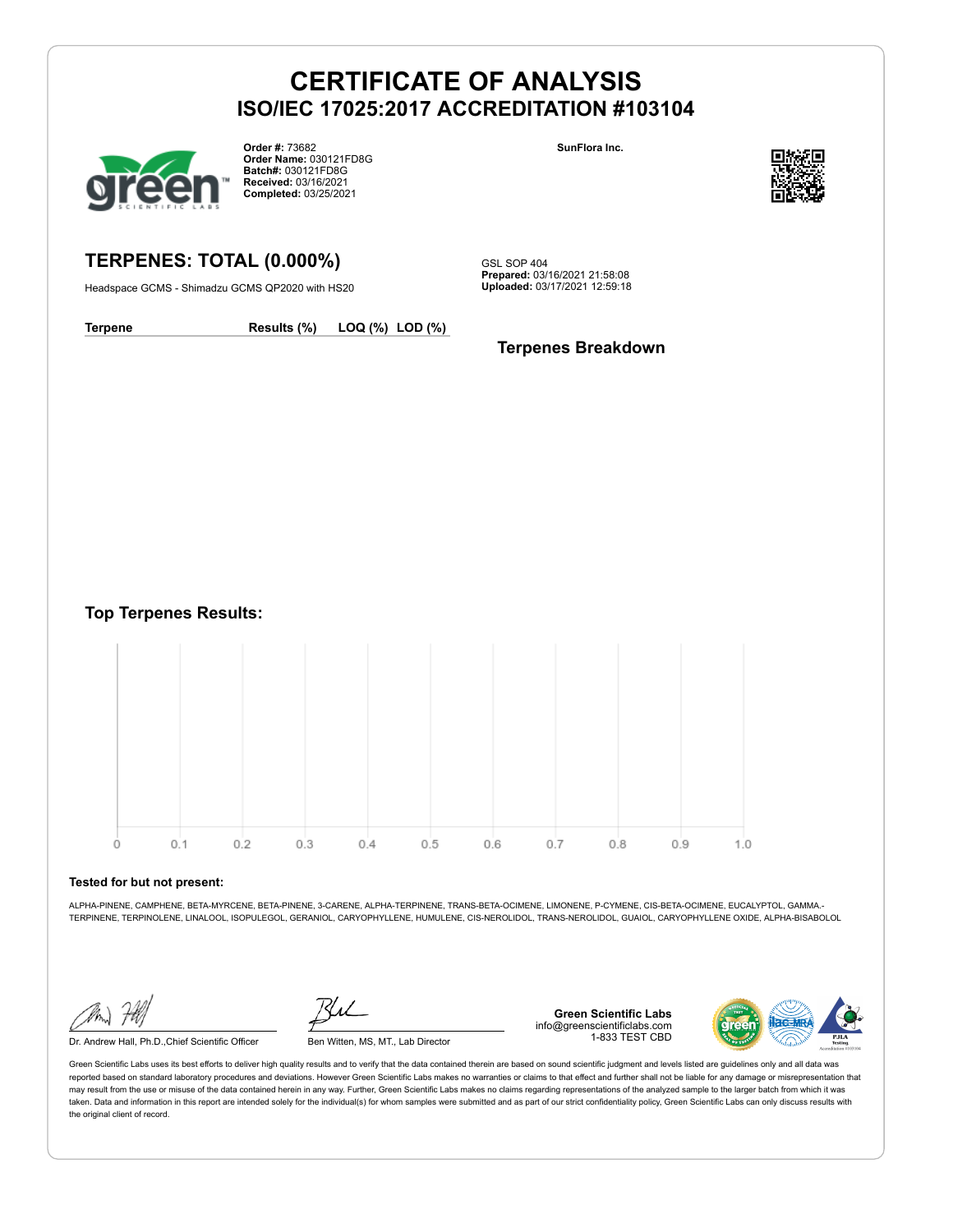**Order #:** 73682 **Order Name:** 030121FD8G **Batch#:** 030121FD8G **Received:** 03/16/2021 **Completed:** 03/25/2021

**SunFlora Inc.**

**Pesticide Action Level**



## **PESTICIDE ANALYSIS:**

GSL SOP 401 **PREPARED:** 03/16/2021 20:52:42 **UPLOADED:** 03/17/2021 18:12:12

GCMS-MS - Shimadzu GCMS-TQ8040

**Pesticide Action Level (ppm) Results (ppm) LOQ (ppm) LOD (ppm)** CAPTAN 3.000 N/D 0.003 0.001 CHLORDANE 0.100 N/D 0.003 0.001 CHLORFENAPYR 0.100 N/D 0.003 0.001 COUMAPHOS 0.100 N/D 0.003 0.001

| Pesticide               | <b>Action Level Results LOQ LOD</b> |                   |       |       |
|-------------------------|-------------------------------------|-------------------|-------|-------|
|                         | (ppm)                               | (ppm) (ppm) (ppm) |       |       |
| CYFLUTHRIN              | 1.000                               | N/D               | 0.003 | 0.001 |
| <b>CYPERMETHRIN</b>     | 1.000                               | N/D               | 0.003 | 0.001 |
| PENTACHLORONITROBENZENE | 0.200                               | N/D               | 0.003 | 0.001 |

**Results**

**LOQ**

**LOD**

LCMS-MS - Shimadzu LCMS-8060

| <b>Pesticide</b>           | <b>Action Level</b> | <b>Results</b> | LOQ   | LOD   |
|----------------------------|---------------------|----------------|-------|-------|
|                            | (ppm)               | (ppm)          | (ppm) | (ppm) |
| <b>ABAMECTIN B1A</b>       | 0.300               | N/D            | 0.005 | 0.001 |
| <b>ACEPHATE</b>            | 3.000               | N/D            | 0.001 | 0.001 |
| <b>ACEQUINOCYL</b>         | 2.000               | N/D            | 0.001 | 0.001 |
| <b>ACETAMIPRID</b>         | 3.000               | N/D            | 0.005 | 0.001 |
| <b>ALDICARB</b>            | 0.100               | N/D            | 0.005 | 0.001 |
| <b>AZOXYSTROBIN</b>        | 3.000               | N/D            | 0.001 | 0.001 |
| <b>BIFENAZATE</b>          | 3.000               | N/D            | 0.005 | 0.001 |
| <b>BIFENTHRIN</b>          | 0.500               | N/D            | 0.005 | 0.001 |
| <b>BOSCALID</b>            | 3.000               | N/D            | 0.005 | 0.001 |
| CARBARYL                   | 0.500               | N/D            | 0.003 | 0.001 |
| <b>CARBOFURAN</b>          | 0.100               | N/D            | 0.001 | 0.001 |
| <b>CHLORANTRANILIPROLE</b> | 3.000               | N/D            | 0.005 | 0.005 |
| CHLORMEQUAT                | 3.000               | N/D            | 0.025 | 0.025 |
| <b>CHLORIDE</b>            |                     |                |       |       |
| <b>CHLORPYRIFOS</b>        | 0.100               | N/D            | 0.001 | 0.001 |
| <b>CLOFENTEZINE</b>        | 0.500               | N/D            | 0.001 | 0.001 |
| <b>DAMINOZIDE</b>          | 0.100               | N/D            | 0.005 | 0.001 |
| <b>DIAZINON</b>            | 0.200               | N/D            | 0.001 | 0.001 |
| <b>DICHLORVOS</b>          | 0.100               | N/D            | 0.005 | 0.001 |
| <b>DIMETHOATE</b>          | 0.100               | N/D            | 0.001 | 0.001 |
| <b>DIMETHOMORPH</b>        | 3.000               | N/D            | 0.005 | 0.001 |
| <b>ETHOPROPHOS</b>         | 0.100               | N/D            | 0.001 | 0.001 |
| <b>ETOFENPROX</b>          | 0.100               | N/D            | 0.001 | 0.001 |
| <b>ETOXAZOLE</b>           | 1.500               | N/D            | 0.010 | 0.005 |
| <b>FENHEXAMID</b>          | 3.000               | N/D            | 0.005 | 0.001 |
| <b>FENOXYCARB</b>          | 0.100               | N/D            | 0.005 | 0.001 |
| <b>FENPYROXIMATE</b>       | 2.000               | N/D            | 0.001 | 0.001 |
| <b>FIPRONIL</b>            | 0.100               | N/D            | 0.003 | 0.001 |
| <b>FLONICAMID</b>          | 2.000               | N/D            | 0.025 | 0.010 |
| <b>FLUDIOXONIL</b>         | 3.000               | N/D            | 0.003 | 0.001 |
| <b>HEXYTHIAZOX</b>         | 2.000               | N/D            | 0.005 | 0.001 |

| <b><u>concine</u></b>  | (ppm) | (ppm) | (ppm) | (ppm) |
|------------------------|-------|-------|-------|-------|
| <b>IMAZALIL</b>        | 0.100 | N/D   | 0.005 | 0.001 |
| <b>IMIDACLOPRID</b>    | 3.000 | N/D   | 0.005 | 0.001 |
| <b>KRESOXIM-METHYL</b> | 1.000 | N/D   | 0.010 | 0.005 |
| <b>MALATHION</b>       | 2.000 | N/D   | 0.005 | 0.001 |
| METALAXYL              | 3.000 | N/D   | 0.001 | 0.001 |
| <b>METHIOCARB</b>      | 0.100 | N/D   | 0.005 | 0.001 |
| <b>METHOMYL</b>        | 0.100 | N/D   | 0.001 | 0.001 |
| <b>MEVINPHOS</b>       | 0.100 | N/D   | 0.001 | 0.001 |
| <b>MYCLOBUTANIL</b>    | 3.000 | N/D   | 0.005 | 0.001 |
| <b>NALED</b>           | 0.500 | N/D   | 0.005 | 0.001 |
| OXAMYL                 | 0.500 | N/D   | 0.001 | 0.001 |
| <b>PACLOBUTRAZOL</b>   | 0.100 | N/D   | 0.005 | 0.001 |
| <b>PERMETHRINS</b>     | 1.000 | N/D   | 0.005 | 0.001 |
| <b>PHOSMET</b>         | 0.200 | N/D   | 0.005 | 0.001 |
| <b>PIPERONYL</b>       | 3.000 | N/D   | 0.001 | 0.001 |
| <b>BUTOXIDE</b>        |       |       |       |       |
| <b>PRALLETHRIN</b>     | 0.400 | N/D   | 0.005 | 0.005 |
| <b>PROPICONAZOLE</b>   | 1.000 | N/D   | 0.010 | 0.005 |
| <b>PROPOXUR</b>        | 0.100 | N/D   | 0.001 | 0.001 |
| <b>PYRETHRINS</b>      | 1.000 | N/D   | 0.005 | 0.005 |
| (PYRETHRIN I)          |       |       |       |       |
| <b>PYRIDABEN</b>       | 3.000 | N/D   | 0.005 | 0.001 |
| <b>SPINETORAM</b>      | 3.000 | N/D   | 0.001 | 0.001 |
| <b>SPINOSAD</b>        | 3.000 | N/D   | 0.001 | 0.001 |
| <b>SPIROMESIFEN</b>    | 3.000 | N/D   | 0.005 | 0.001 |
| <b>SPIROTETRAMAT</b>   | 3.000 | N/D   | 0.001 | 0.001 |
| SPIROXAMINE            | 0.100 | N/D   | 0.001 | 0.001 |
| <b>TEBUCONAZOLE</b>    | 1.000 | N/D   | 0.005 | 0.001 |

THIACLOPRID 0.100 N/D 0.001 0.001 THIAMETHOXAM 1.000 N/D 0.001 0.001 TRIFLOXYSTROBIN 3.000 N/D 0.001 0.001

N/D = Not Detected, A/LOQ = Above LOQ Level, B/LOQ = Below LOQ Level, B/LOD = Below LOD Level

Dr. Andrew Hall, Ph.D., Chief Scientific Officer Ben Witten, MS, MT., Lab Director

**Green Scientific Labs** info@greenscientificlabs.com 1-833 TEST CBD

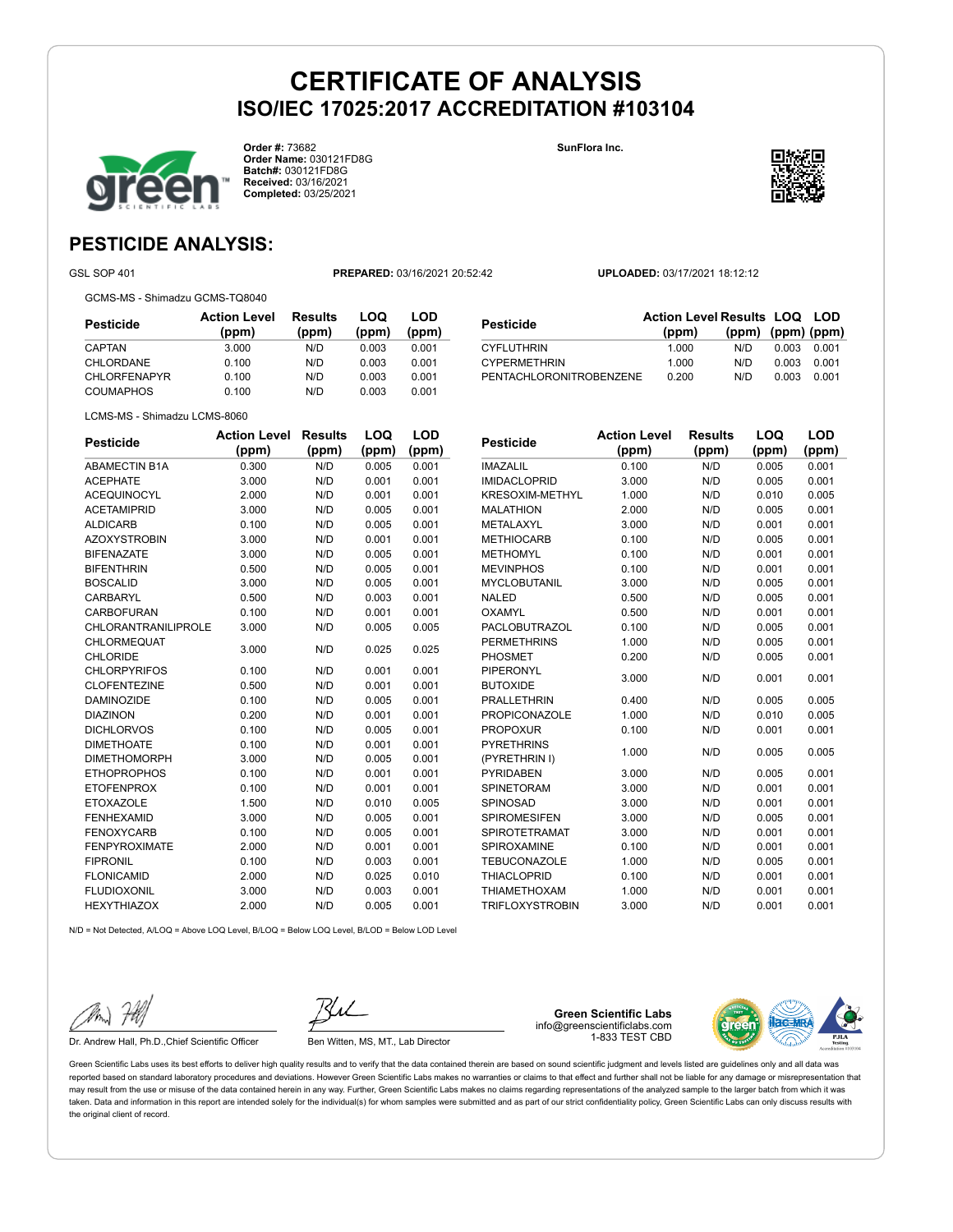

**Order #:** 73682 **Order Name:** 030121FD8G **Batch#:** 030121FD8G **Received:** 03/16/2021 **Completed:** 03/25/2021

**SunFlora Inc.**



## **RESIDUAL SOLVENTS:**

Headspace GCMS - Shimadzu GCMS QP2020 with HS20

GSL SOP 405 **Prepared:** 03/16/2021 20:42:19 **Uploaded:** 03/17/2021 19:08:11

| <b>Residual Solvent</b>  | <b>Action Level (ppm)</b> | Results (ppm) | LOQ (ppm) | LOD (ppm) |
|--------------------------|---------------------------|---------------|-----------|-----------|
| 1,1-DICHLOROETHENE       | 8                         | N/D           | 0.63      | 0.63      |
| 1,2- DICHLOROETHANE      | $\overline{2}$            | N/D           | 0.12      | 0.02      |
| <b>ACETONE</b>           | 5,000                     | N/D           | 140       | 20        |
| <b>ACETONITRILE</b>      | 410                       | N/D           | 25        | 1         |
| <b>BENZENE</b>           |                           | N/D           |           | 0.5       |
| <b>BUTANE</b>            | 5,000                     | N/D           | 50        | 10        |
| <b>CHLOROFORM</b>        |                           | N/D           |           | 0.5       |
| CIS 1,2-DICHLOROETHENE   | 5                         | N/D           | 0.73      | 0.18      |
| <b>ETHANOL</b>           | 5,000                     | N/D           | 140       | 20        |
| ETHYL ACETATE            | 5,000                     | N/D           | 140       | 20        |
| <b>ETHYL ETHER</b>       | 5,000                     | N/D           | 140       | 20        |
| ETHYLENE OXIDE           |                           | N/D           | $\Omega$  | 0         |
| <b>ISOPROPYL ALCOHOL</b> | 5,000                     | N/D           | 140       | 20        |
| <b>METHANOL</b>          | 3,000                     | N/D           | 100       | 20        |
| METHYLENE CHLORIDE       | 125                       | N/D           | 0.15      | 0.15      |
| N-HEPTANE                | 5,000                     | N/D           | 140       | 20        |
| N-HEXANE                 | 290                       | N/D           | 18        | 10        |
| <b>PENTANE</b>           | 5,000                     | N/D           | 140       | 20        |
| <b>PROPANE</b>           | 5,000                     | N/D           | 20        |           |
| <b>TOLUENE</b>           | 890                       | N/D           | 53        |           |
| TRANS 1,2-DICHLOROETHENE | 5                         | N/D           | 0.73      | 0.18      |
| <b>TRICHLOROETHENE</b>   |                           | N/D           |           | 0.5       |
| <b>XYLENES</b>           | 150                       | N/D           | 130       | 20        |

Dr. Andrew Hall, Ph.D., Chief Scientific Officer Ben Witten, MS, MT., Lab Director

**Green Scientific Labs** info@greenscientificlabs.com 1-833 TEST CBD

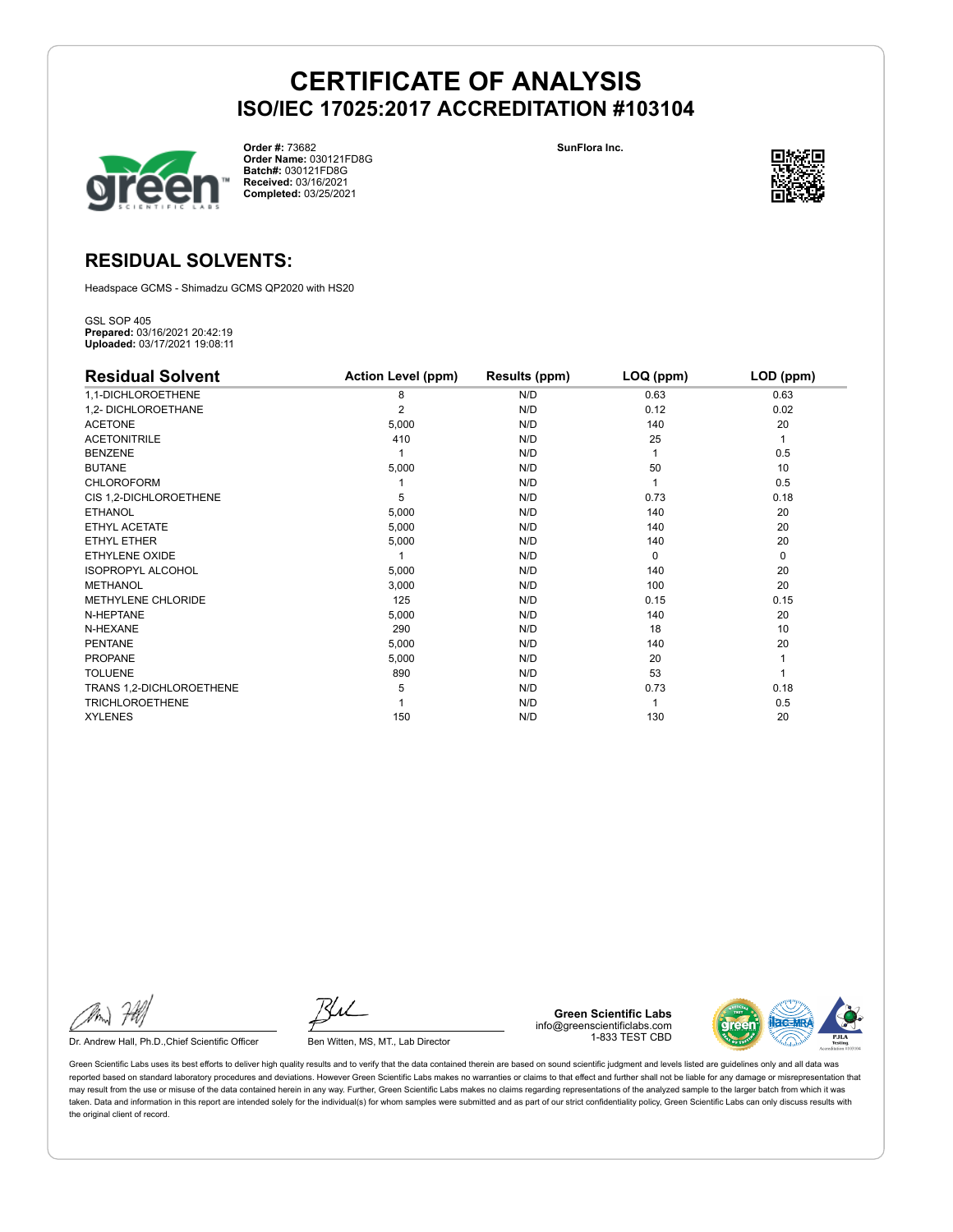

**Order #:** 73682 **Order Name:** 030121FD8G **Batch#:** 030121FD8G **Received:** 03/16/2021 **Completed:** 03/25/2021

**SunFlora Inc.**

**Microbial Analysis** GSL SOP 406 **Uploaded:** 03/18/2021 21:12:41



## **Microbial Analysis:**

fa PCR - Agilent AriaMX

## **MICROBIAL ANALYSIS:**

PCR - Agilent AriaMX

| Test                   | <b>SOP</b> | <b>Test Method</b> | <b>Device Used</b> | <b>LOD</b>                          | <b>Allowable</b><br>Criteria  | <b>Actual Result Pass/Fail</b> |             |
|------------------------|------------|--------------------|--------------------|-------------------------------------|-------------------------------|--------------------------------|-------------|
| TOTAL YEAST AND MOLD   | 406.01     | USP 61/62+         | <b>ARIAMX PCR</b>  | CFU/G BY<br><b>SAMPLE</b><br>TYPE** | 1.000 CFU/G                   | NOT DETECTED                   | <b>PASS</b> |
| LISTERIA MONOCYTOGENES | 406.01     |                    | <b>ARIAMX PCR</b>  | 2 COPIES OF<br><b>DNA</b>           | PRESENCE/ABSENT NOT DETECTED  |                                | <b>PASS</b> |
| STEC E. COLI*          | 406.01     | USP 61/62+         | <b>ARIAMX PCR</b>  | 1 CFU/G**                           | DETECT/NOT<br><b>DETECTED</b> | NOT DETECTED                   | <b>PASS</b> |
| PATHOGENIC E. COLI     | 406.01     | USP 61/62+         | <b>ARIAMX PCR</b>  | 1 CFU/G**                           | DETECT/NOT<br><b>DETECTED</b> | NOT DETECTED                   | <b>PASS</b> |
| SALMONELLA*            | 406.01     | USP 61/62+         | <b>ARIAMX PCR</b>  | 1 CFU/G**                           | DETECT/NOT<br><b>DETECTED</b> | NOT DETECTED                   | <b>PASS</b> |

† USP 61 (enumeration of bacteria TAC, TYM, and ENT/Coliform), USP 62 (identifying specific species E.coli Aspergillus etc) \* STEC and Salmonella run as Multiplex

\*\* CFU/g Calculation based on Gummy matrix

\*\*\* Flavus = 2 Copies of DNA / Fumigatis = 2 Copies of DNA Niger = 20 Copies of DNA / Terrus = 10 copies of DNA

Dr. Andrew Hall, Ph.D., Chief Scientific Officer Ben Witten, MS, MT., Lab Director

**Green Scientific Labs** info@greenscientificlabs.com 1-833 TEST CBD